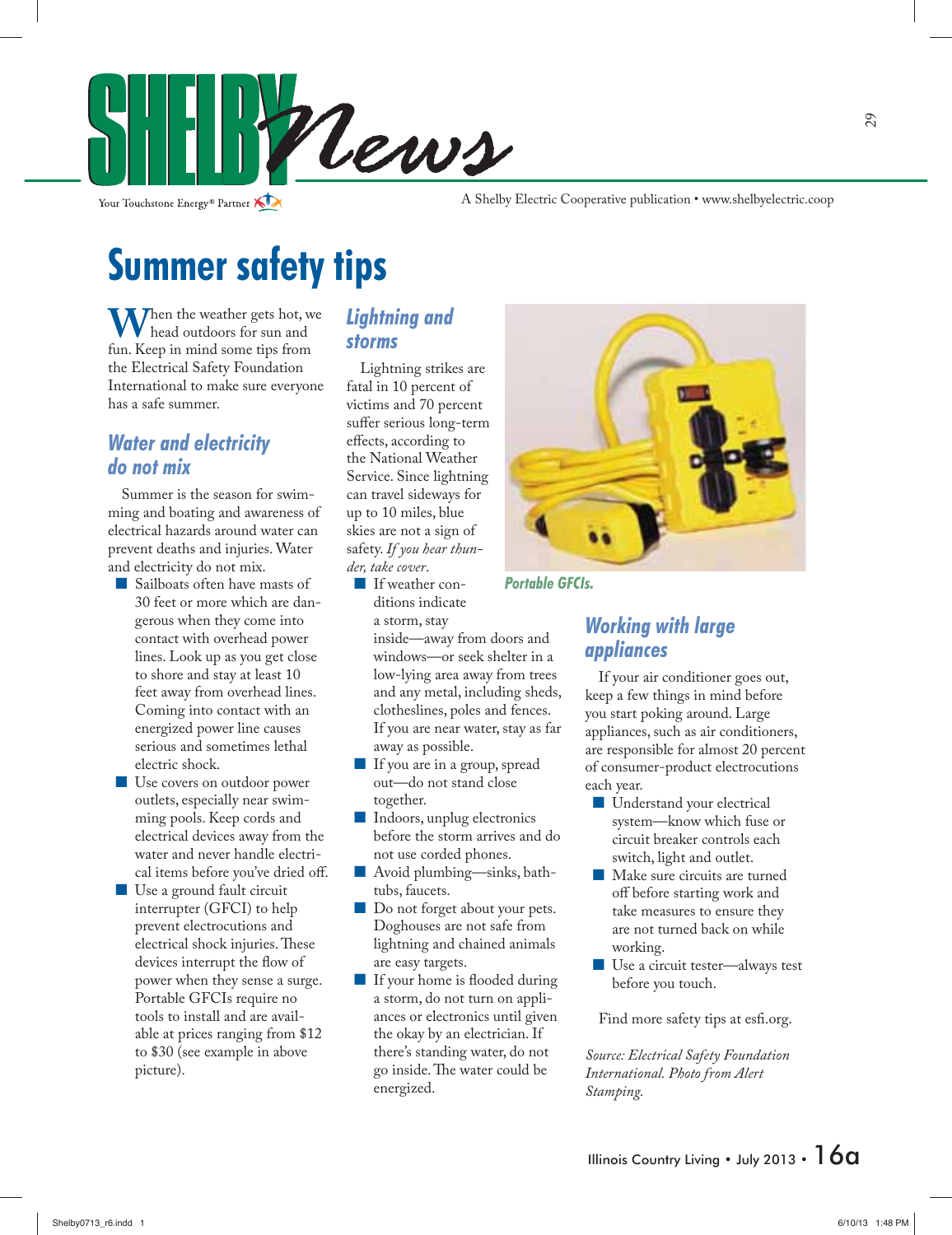



## **Recycler appreciation day announced**

**July 20, 2013 at Shelby Electric Cooperative's PWR-net Internet facility on Route 16, east of Shelbyville.**

**C**ome join us July 20th from 8:00 a.m. to noon to celebrate the Power of Green's 3rd annual recycler appreciation day! "This program has continued to grow and has been successful from the very start. The



*On July 20th at it's East Route 16 location, Shelby Electric Cooperative will be giving away a Power of Green recycling bag to the first 150 cars in to recycle.*



P.O. BOX 560 Shelbyville, IL 62565 **Phone: 217-774-3986 Fax: 217-774-3330 www.shelbyelectric.coop twitter.com/YourCoop facebook.com/YourCoop**

**Office Hours:** 7:30 a.m. - 4:30 p.m.

> **Shelby Electric** Cooperative Your Touchstone Energy<sup>®</sup> Partner

community has been so appreciative and supportive of the program. We are very happy to provide this service to the community," said Tammy Carson and Chris French who help coordinate the recycling program for the cooperative.

 The Power of Green recycling center is located at Shelby Electric's building on East Route 16, which is home to PWR-net, Shelby Electric's wireless broadband Internet. Recycling hours are Tuesdays and Saturdays 8:00 a.m. to noon and Thursdays 1:00 to 4:00 p.m. "Please be respectful of those hours. We have had a small problem of people dumping their recyclables in our parking lot when we're not open, and we just can't have that happen," noted French.

 Recycling bins are located inside a garage area to allow recycling despite the condition of the weather.

 The Power of Green has collected more than 180 tons of recyclable materials since the program started in July 2010. That's over 360,000

pounds of material that would have gone to a landfill.

#### **Shelby Electric's Power of Green collects the following materials:**

 Aluminum Cardboard Magazines and Newspapers Office Paper Plastics #1 thru #7 Tin & Steel Cans

 We ask that you bring your materials clean and dry. Also, break down all cardboard. Remember, this program is not just available to Shelby Electric members so be sure to tell your family and friends. If you have questions about our program, visit www.shelbyelectric.coop or call 1-877-994-2323. Thank you for your continued support. We hope to see you on July 20th! The Power of Green is just one more example of Shelby Electric's commitment to community.

### **As of May 31st, the Power of Green had collected 366,470 pounds of recyable materials. Here is a break down.**

- Aluminum =  $2,410$  lbs.
- Cardboard = 127,853 lbs.
- $\blacksquare$  Magazines/newspapers = 158,030 lbs.
- $\Box$  Office paper = 34,774 lbs.
	- Plastic  $#1 #7 = 31,588$  lbs.
- $\Box$  Tin/steel cans = 11,815 lbs.

 $16b \cdot$  Illinois Country Living  $\cdot$  www.icl.coop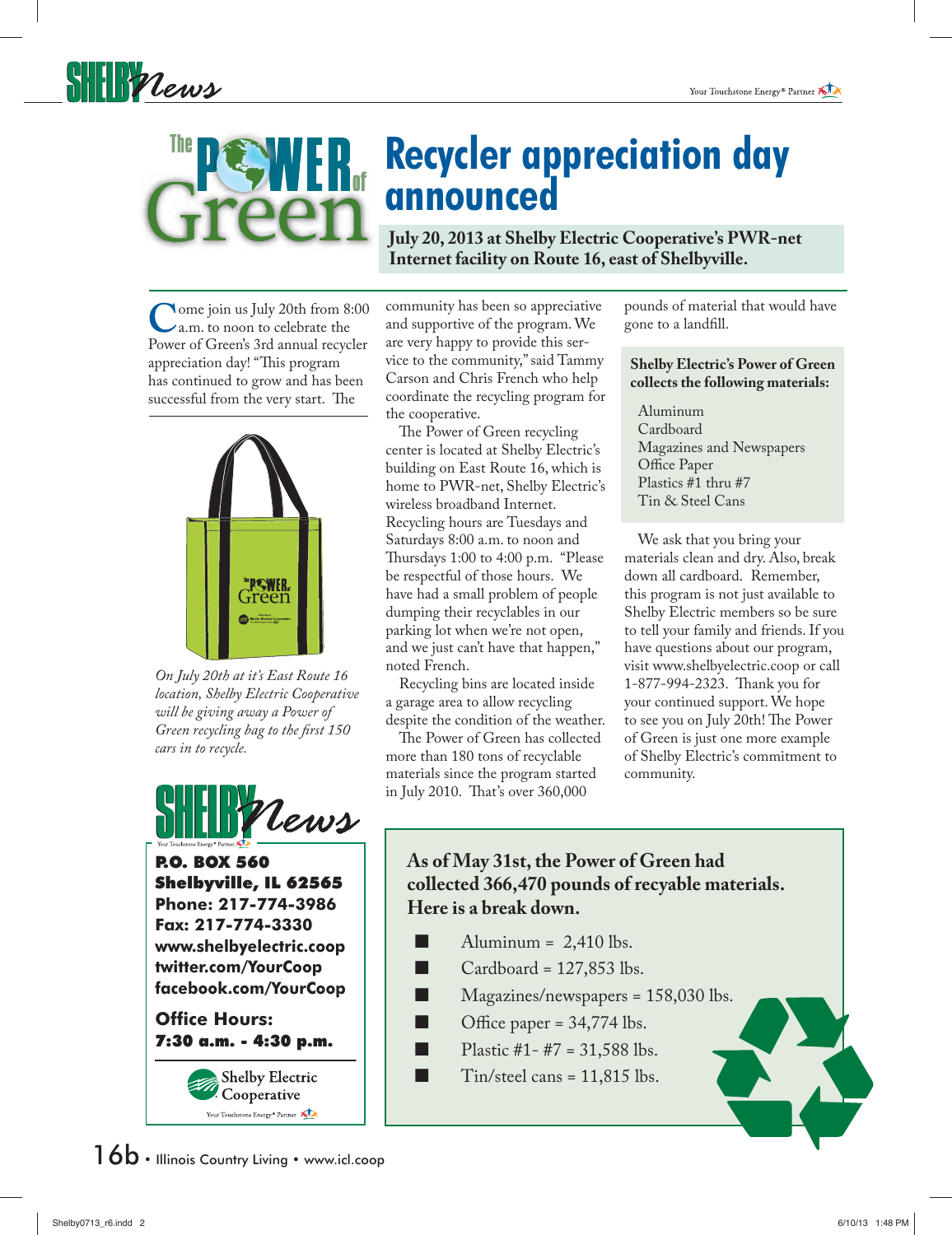## **Electricity remains a good value compared to other consumer goods**

**P**opular demand and short sup-ply drives the cost of everyday necessities higher. Some price tag changes, like the cost to fill your car's gas tank, are obvious to anyone driving down the road. Other increases at the grocery store are more subtle but still impact your family's bottom line. Compare the average price increase of a few household expenses to see how the rising cost of electricity stacks up.

 The cost for a gallon of unleaded gasoline shot up 11.1 percent on average every year between 2002 and 2012, according to the U.S. Bureau of Labor Statistics. Eggs don't go over easy; the cost for a dozen eggs increased 7.8 percent. Bakers watched the price of flour rise 5.7 percent, and apples felt the crunch with a jump of 4.8 percent every year.

 The cost of electricity grew at a slower pace—3.2 percent a year, on average. The U.S. Energy Information Administration (EIA) reports homeowners across the nation pay an average of 11.7 cents per kWh.

 Unlike eggs or apples, electricity is a 24-hour-a-day commodity. Despite energy efficiency advancements, the average household uses

more electronic gadgets and needs more power to operate them every year.

 In the past 30 years, the amount of residential electricity used by appliances and electronics has increased from 17 percent to 31 percent according to the Residential Energy

#### **Electricity Remains a Good Value**

The cost of powering your home rises at a slower pace than expenses like gas and groceries. Compare the average price increase of these expenses each year over the span of a decade, and the value of electricity shines.

**SHEIR Vews** 



Consumption Survey by EIA. More homes than ever have major appliances and central air conditioning. Digital video recorders (DVRs), computers and multiple televisions are common.

 Your local electric cooperative works hard to keep your electricity safe, reliable and affordable, but you play a role in the price of your power. Just as you might cut back on

eggs if your budget is tight, we can work with you to cut your monthly electric bill. See how little changes add up at

www. TogetherWeSave.com.  *Sources: U.S. Bureau of Labor Statistics, U.S. Energy Information* 

*Administration. Graphic and article by the* 

*National Rural Electric Cooperative Association.*